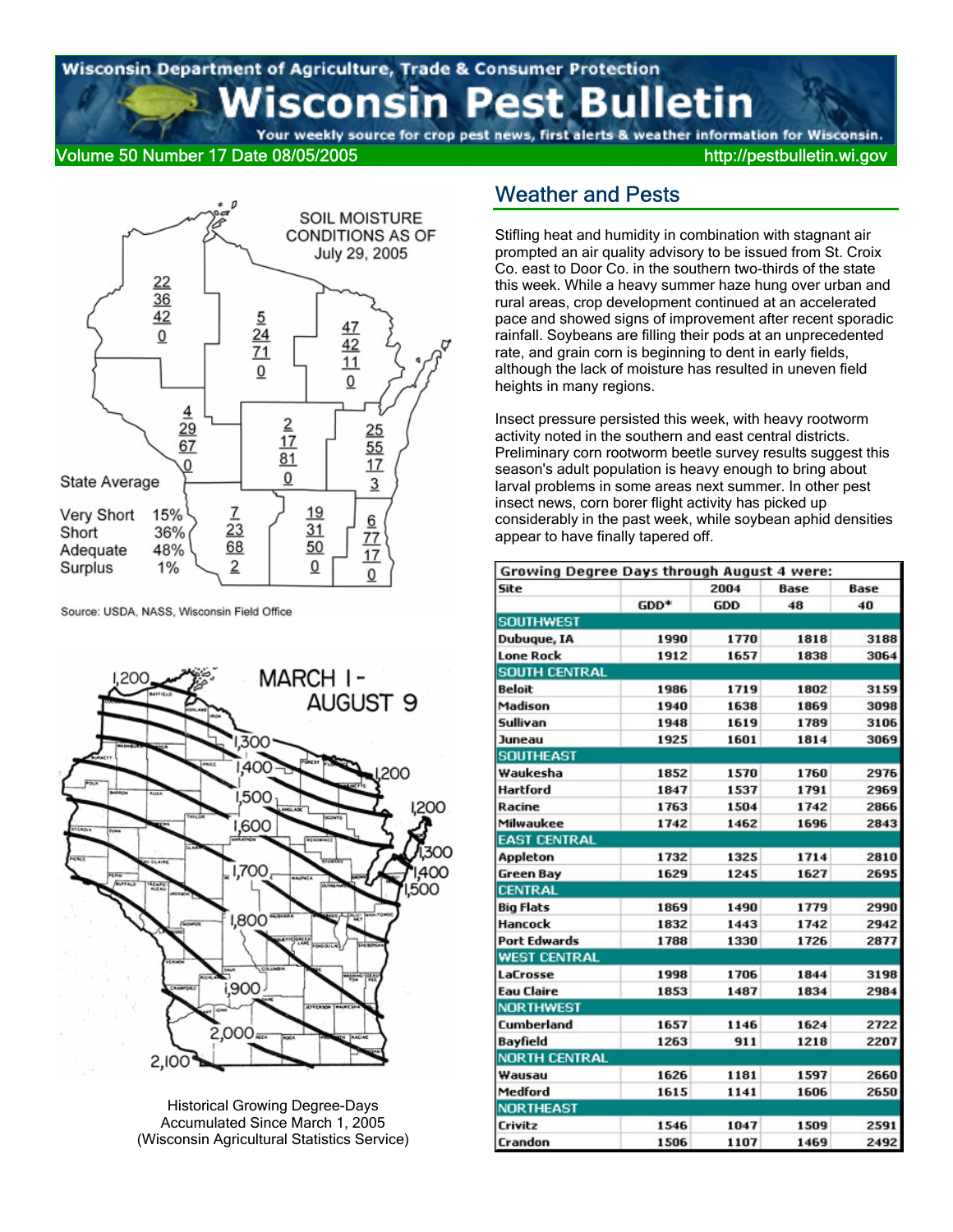# Looking Ahead

Corn rootworm - Beetle emergence and egg laying is in full swing throughout the state. Preliminary findings of the annual summer survey for adult rootworms indicate that the beetle population in the southern half of the state is high. Sampling of southern and central fields found economically important populations in 49 of the 67 (73%) fields surveyed. Populations more than doubled the economic threshold in 29 of the 67 (43%) fields surveyed and as many as 12.4 beetles per plant were observed in a Walworth Co. field where silk pruning by beetles appeared to have interfered with pollination. A count of 0.75 or more beetles per plant is widely considered to indicate the potential for larval problems the following year.

European corn borer - Moth flight activity, as documented in black light trap catches, increased substantially in the past week. Five trapping sites reported counts above 50 moths for the period of 7/29-8/4, and for a third consecutive week, an exceptionally high number (361 moths) of corn borers was recorded near Plover. Very high counts were also reported at the West Arlington trapping site, where 224 corn borers were captured in the past week (72 and 86 on consecutive nights). Recent high moth captures represent the peak of the second moth flight, and event that has now taken place throughout the southern and central crop reporting districts. The treatment window for second generation corn borer remains open until August 10 near Beloit, August 12 near Madison, Lone Rock and Sullivan, and August 16 near Hancock. High counts near Plover, Plainfield, West Arlington and Janesville black light trapping signal that growers nearby should be on high alert for developing corn borer problems.

Western bean cutworm - Pheromone traps captured fewer moths this week compared to last, but the finding of at least one moth at nearly all of the trapping sites confirms that flight activity is still in progress. The highest capture of 32 moths this week occurred at the McFarland trapping sites in southern Dane Co. At this time, young larvae should be detectable in developing corn ears in fields throughout the southern half of the state. Although no official in-field sightings have been reported yet this season, we anticipate the finding of larvae in fields later this month or while the European corn borer survey is underway in September. Be on the lookout for larvae.

Soybean aphid - Soybean aphid reproduction appears to have leveled out for the time being. Fewer heavily infested fields were detected during the last two weeks of survey. In fact, only four of the 23 fields sampled this week had densities of soybean aphids exceeding the economic threshold of 250 aphids per plant. Aphid control efforts appear to have been timely and targeted this season, effectively minimizing the impact of this pest. While aphid pressure is not expected to intensify, it's a good idea to continue to monitor fields through the month of August. Expect aphid growth to slow considerably as soybean plants approach the latter reproductive stages of growth (R6 and beyond).

Armyworm - Damage has become increasingly widespread in the past two weeks. Weedy fields are still very much subject to attack, especially in northern Wisconsin counties where

dense weed growth has been reported in many cornfields. Continue to scout susceptible crops.

Northern corn leaf blight, common maize rust - With the passing of the tassel stage of corn development, the incidence of corn leaf blights typically increases. Although little common rust has been observed this season, moderate amounts of northern corn leaf blight were spotted in numerous Dane and Jefferson Co. fields this week. Sweet corn growers and seed corn producers may want to keep an eye on late corn crops.

Corn earworm - The Sturtevant and Coon Valley pheromone traps captured a few early moths again this week. Although the significant flight has not started, it can be expected shortly at some of the more advanced sites. Once moths have been caught for three consecutive nights, treatment should begin when moth numbers exceed three moths per night, per trap.

### Corn

Corn rootworm - The annual survey for adult corn rootworm beetles, which is timed to coincide with peak beetle emergence and egg laying in August, is underway for the first time since 2000. Survey specialists assess average numbers of corn rootworm beetles per plant in approximately 220 fields statewide, counting all three species, northern, western and southern, together. This week's survey efforts found that a heavy egg laying season is in progress. Adults were abundant in southern and east central cornfields where counts of 1-3 beetles per plant were commonplace, and occasional fields had over 5-12 beetles per plant. Populations of beetles commonly exceeded the threshold of 0.75 beetle per plant in the 49 of the 67 (73%) fields surveyed this week.

| Ave no. or crw beetles per plant by county. |             |              |                |  |  |  |  |
|---------------------------------------------|-------------|--------------|----------------|--|--|--|--|
|                                             |             | Range of ave |                |  |  |  |  |
|                                             | Ave no. crw | no. of crw   | No. fields     |  |  |  |  |
|                                             | beetles per | beetles per  | surveyed       |  |  |  |  |
| County                                      | plant       | plant        | per Co.        |  |  |  |  |
| Adams                                       | 0.4         | $0 - 0.8$    | 3              |  |  |  |  |
| Fond du Lac                                 | 1.4         | $0.4 - 2.4$  | 5              |  |  |  |  |
| Dodge                                       | 1.3         | $0.6 - 4.0$  | 8              |  |  |  |  |
| Green Lake                                  | 2.2         | $0.4 - 3.3$  | 3              |  |  |  |  |
| Juneau                                      | 0.2         | $0.1 - 0.2$  | $\mathbf{2}$   |  |  |  |  |
| Marquette                                   | 0.4         | $0.2 - 0.5$  | $\mathbf{2}$   |  |  |  |  |
| Ozaukee                                     | 0.8         | 0.8          | $\overline{2}$ |  |  |  |  |
| Sheboygan                                   | 2.4         | $1.4 - 3.0$  | 3              |  |  |  |  |
| Washington                                  | 1.4         | $0.2 - 2.6$  | 4              |  |  |  |  |
| Columbia                                    | 1.1         | $0.6 - 4.0$  | 8              |  |  |  |  |
| Dane                                        | 1.6         | $0.3 - 2.7$  | 9              |  |  |  |  |
| <b>Jefferson</b>                            | 1.6         | $1.1 - 2.9$  | 5              |  |  |  |  |
| Kenosha                                     | 3.3         | $2.2 - 5.2$  | 3              |  |  |  |  |
| Racine                                      | 2.7         | $2.2 - 3.1$  | 2              |  |  |  |  |
| Walworth                                    | 7.4         | $2.9 - 12.4$ | 6              |  |  |  |  |
| Waukesha                                    | 3.1         | $2.9 - 3.2$  | 2              |  |  |  |  |

### Preliminary corn rootworm beetle survey results. Ave no. of crw beetles per plant by county.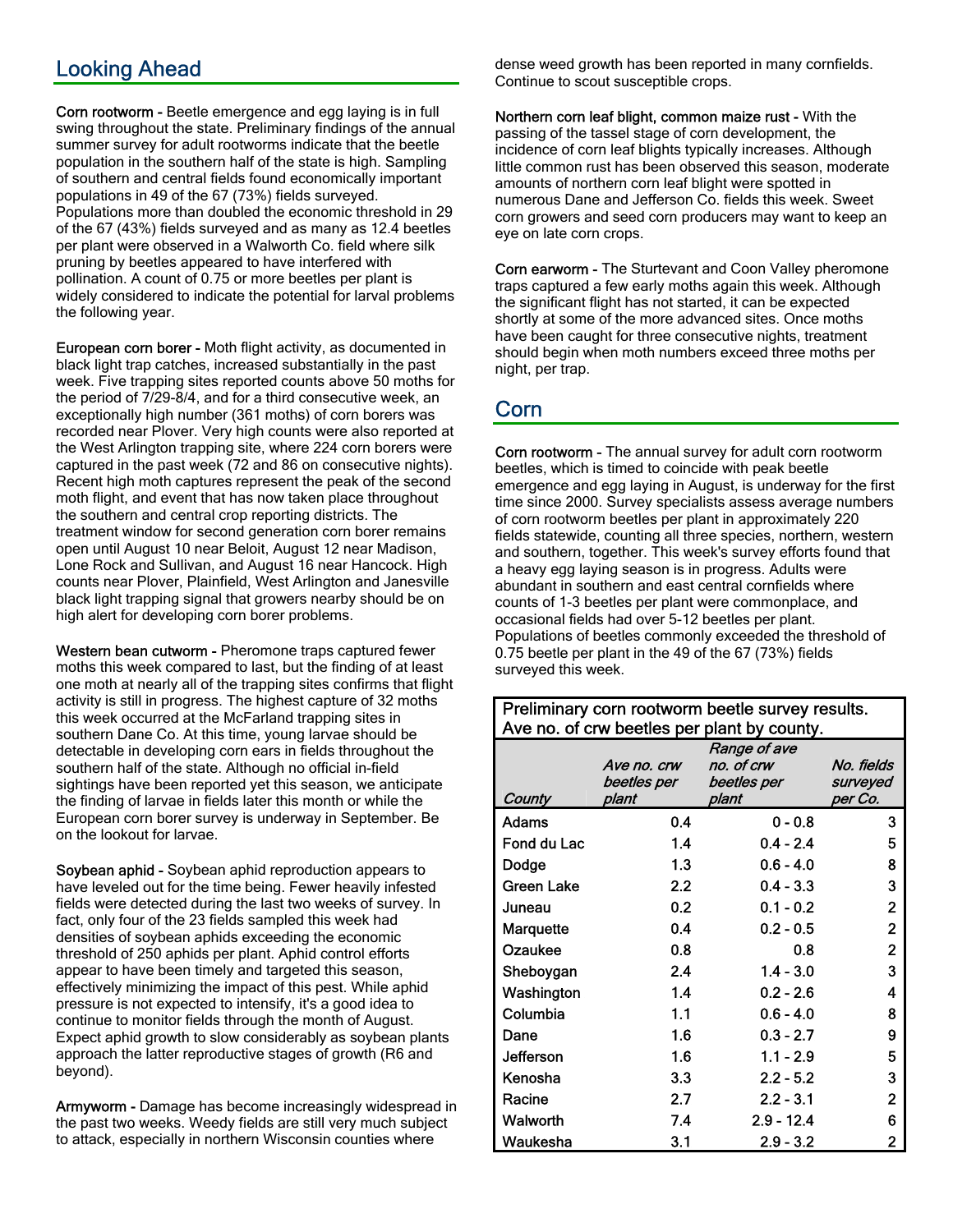Although preliminary 2005 survey findings signal there is a strong possibility for corn rootworm problems to arise in continuous or untreated cornfields next summer, annual survey results should only be relied upon as a general indicator of rootworm levels. There is no substitute for scouting fields for corn rootworm beetles during the month of August. When sampling for adults, there are two key places on the plant to look, 1) at the junction of the blade and sheath, and 2) in the tips of the ears. Carefully bending back a leaf blade from the stalk often exposes a beetle or two, as does peeling back the husk and silks to show the ear tip and any beetles feeding inside. Corn rootworm beetles move quickly from plant to plant, sometimes tumbling from an upper leaf to a lower leaf, making it a challenge to count accurately. Be sure to examine the entire plant, from tassels to base, to achieve a precise count.

Continue checking fields at seven to ten day intervals, sampling at least three times from August to early September. A count of 0.75 or more beetles per plant during any one of the three scouting trips is widely considered to indicate the potential for larval problems the following year if egg laying success is good and overwintering egg survival is normal.

European corn borer - Exceptionally high black light trap captures near Plover in Portage Co. in the past three weeks and at West Arlington in Columbia Co. this week strongly suggest severe infestations may develop in susceptible south central and Central Sands cornfields this month. Other black light trapping locations documented moderate to heavy amounts of second flight activity this reporting period, ranging from 0-89 corn borer moths. Field surveys in Dane and Jefferson Cos. this week found mostly low levels of corn borers, ranging 13-28%, although occasional 50-60% infestations were detected in a small number of fields. Variable trap catches and field observations suggest growers should continue to monitor fields closely throughout August. The treatment window for second generation corn borers remains open throughout the state, but it will draw to a close in the southern and central districts in the next two weeks, once 2100 GDD50 have been reached.

#### Black light trap counts for the period of July 29 to August 4 were as follows:

Lancaster 7; West Madison 89; Mazomanie 20; Manitowoc 14; Hancock 0; Janesville 54; Sparta 6; Stoughton 93; West Arlington 224; Chippewa Falls 38; Plover 361; Plainfield 51.

Western bean cutworm - Moth flight continued this week, as measured at 16 pheromone trapping sites. Trap counts ranged from 0-32 moths and averaged four moths in seven days. With larval feeding underway in cornfields across much of the state, scouts are urged to be watchful when sampling for corn rootworms, borers and earworms in the weeks ahead. Western bean cutworm larvae may be easily overlooked or mistaken for corn earworm larvae. When scouting for western bean cutworm, check 10 consecutive corn plants at five locations per field. Look for egg masses or small larvae on the upper surfaces of corn leaves. Consider applying an insecticide if 8% of the plants in a field have an egg mass or young larvae in the ear, but only if the larvae are exposed and susceptible to insecticides. Control is more difficult after the larvae have moved to the silks.

#### How to recognize western bean cutworm larvae:

- Three short dark stripes running lengthwise on the segment directly behind head
- Larvae are dark brown with light diamond shaped dorsal markings when young
- Larvae are gray to pinkish-brown when full grown More than one WBCW larva may be present in the tip of a corn ear

#### Western bean cutworm pheromone trap catches from July 29-August 04, 2005.

| County           | Location          | No. of WBCW<br>moths |
|------------------|-------------------|----------------------|
| Winnebago        | Oshkosh           |                      |
| <b>Brown</b>     | Henrysville       | 2                    |
| Calumet          | <b>Brillion</b>   | 2                    |
| Dane             | McFarland         | 32                   |
| Dane             | Mazomanie         | 1                    |
| Fond du Lac      | St. Cloud         |                      |
| Kewaunee         | Kewaunee          |                      |
| Manitowoc        | <b>Two Creeks</b> |                      |
| <b>Manitowoc</b> | Cleveland         | 10                   |
| Outagamie        | Freedom           | O                    |
| Shawano          | N Polaski         | ŋ                    |
| Marathon         | Rothschild        | Ω                    |
| Sheboygan        | Sheboygan         |                      |
| Lafayette        | <b>Benton</b>     |                      |
| Lafayette        | South Wayne       | З                    |
| Grant            | Lancaster         | 27                   |

Corn earworm - Watch for increasing numbers of moths to appear in black light and pheromone traps in the very near future. To date, very low numbers of moths have been reported from scattered sites such as Marshfield, Sturtevant, New Richmond, Madison, Lancaster and Coon Valley. No significant infestations of new larvae have yet been observed or reported in Wisconsin, but to our south, Illinois cooperators reported pheromone trap catches between 100 and 200 corn earworm moths per night in the past week. Let's hope the situation in Illinois is not indicative of things to come in Wisconsin. As a reminder, once moths have been caught for three consecutive nights, treatment should begin when moth numbers exceed three per night per trap.

Armyworm - Severe problems with second generation armyworm continue to be reported, particularly in the west central, central and northwest crop districts. Readers are encouraged to visit Eileen Cullen's Wisconsin Crop Manger article Advanced Armyworm and Outbreak Pockets in Western Wisconsin (Volume 12, No. 21, July 28, 2005) for a detailed report of the situation. Decisions to treat heavily infested fields in the next week should take into consideration the size and maturity of the offending armyworm larvae. Consider applying a rescue treatment only in instances where armyworms larvae are less than 3/4-inch in length. Larvae greater than ¾-inch are expected to cease feeding in a few days and pupate shortly afterwards. Eileen's armyworm report can be found at: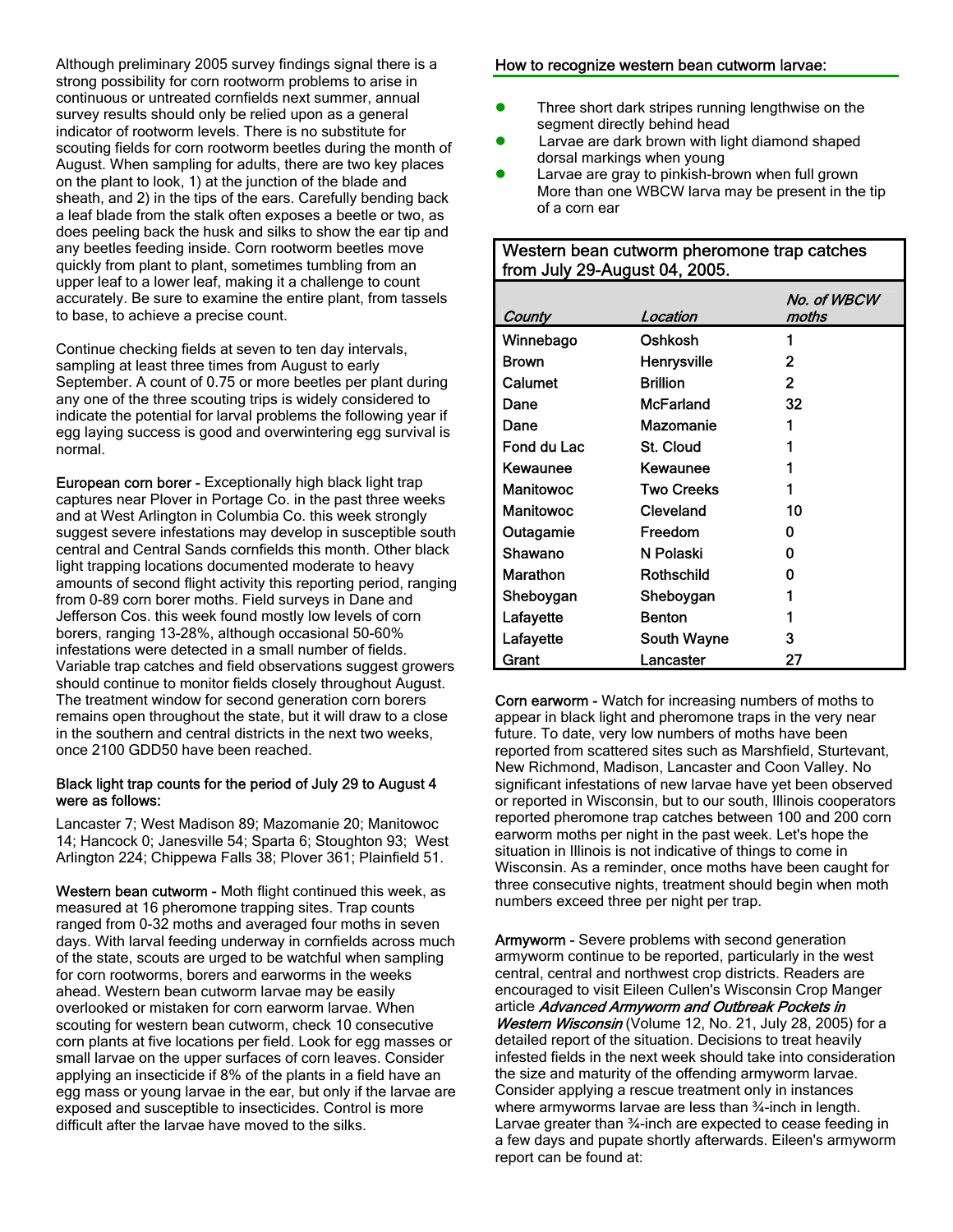#### http://ipcm.wisc.edu/wcm/pdfs/2005/CulleenArmyworm%20O utbreak%20July%2028.pdf

### Forages

Potato Leafhopper - Reproduction appears to have slowed in the past week, giving third crop hay a chance to recover. Southern fields are looking much improved after small amounts of rainfall were received recently. In 12-16 inch Marathon, Langlade and Portage Co. alfalfa fields, counts fell below 1.8 per sweep; adults predominated and no nymphs were detected. Despite the finding of lower counts this week, potato leafhoppers may still pose a threat to some third crop alfalfa stands as long as conditions remain hot and dry overall. Continue to monitor fields closely.

Alfalfa caterpillar - Butterflies were abundant in the skies above north central alfalfa fields this week. Most of the alfalfa caterpillars in northern Wisconsin fields have reached adulthood, although a few later-bloomers continue to chew alfalfa foliage. Third-fifth instar larvae were observed in Marathon and Portage Co. fields, where sweep net counts ranged from 0.2-1.0 larvae per sweep. The action threshold for alfalfa caterpillar is 10 larvae per sweep.



## Soybeans

Soybean rust - Reports of soybean rust finds in the South are finally beginning to accelerate, including a confirmed find in the last week in a sentinel plot in Alabama, bringing finds to a total of three counties in Alabama, six counties in Georgia, one in Mississippi and eight in Florida. These finds are still quite a distance from the southern border of the state, and according to Dr. Craig Grau of UW

(http://www.plantpath.wisc.edu/soyhealth/rust/rust.htm), "However, until there is evidence of active soybean rust in Illinois, I believe the potential for soybean rust is exceedingly low for Wisconsin." While vigilance is still warranted, the Wisconsin soybean crop is rapidly reaching a point where any damage from soybean rust would be minimal.

Soybean aphid - Densities have grown very little in the past two weeks and pressure appears to have leveled off. A total of 23 fields were sampled this week, primarily in the northern districts. The number of soybean aphids per plant fell below the economic threshold of 250 aphids per plant at 19 of the 23 fields, while four of the fields had averages ranging from 270-435 aphids per plant (see table below).

The statewide survey of soybean aphid populations is winding down, with a few remaining fields left in the northeast. Once survey results have been entered and analyzed, the extent of the present infestations in reproductive stage soybeans will be made available. Widespread spraying in the last two to three weeks made it difficult to assess actual aphid densities as the summer survey progressed into the northern districts. Although aphid pressure is not expected to intensify in the near future, fields should still be checked for the remainder of the month.

| Densities of soybean aphids per plant in Wisconsin Cos. |                                   |                                               |                                                 |                 |  |  |  |  |
|---------------------------------------------------------|-----------------------------------|-----------------------------------------------|-------------------------------------------------|-----------------|--|--|--|--|
|                                                         | surveyed from August 2-5, 2005.   |                                               |                                                 |                 |  |  |  |  |
| County                                                  | Ave no, of<br>aphids per<br>plant | Ave no. of<br>aphids per<br>infested<br>plant | % of 20<br>plants<br>infested<br>with<br>aphids | <b>Sprayed?</b> |  |  |  |  |
| <b>Dane</b>                                             | 390                               | 390                                           | 100                                             | no              |  |  |  |  |
| Dane                                                    | 22                                | 22                                            | 100                                             | yes             |  |  |  |  |
| Dane                                                    | 270                               | 270                                           | 100                                             | no              |  |  |  |  |
| Dane                                                    | 18.2                              | 18.2                                          | 100                                             | yes             |  |  |  |  |
| <b>Dunn</b>                                             | 0                                 | 0                                             | 0                                               | yes             |  |  |  |  |
| <b>Jefferson</b>                                        | 109                               | 109                                           | 100                                             | <b>ves</b>      |  |  |  |  |
| <b>Jefferson</b>                                        | 203                               | 203                                           | 100                                             | ?               |  |  |  |  |
| Lincoln                                                 | 49                                | 49                                            | 100                                             | 2               |  |  |  |  |
| Lincoln                                                 | 3.7                               | 12.2                                          | 30                                              | yes             |  |  |  |  |
| <b>Marathon</b>                                         | 22.5                              | 24                                            | 65                                              | yes             |  |  |  |  |
| <b>Marathon</b>                                         | 88                                | 88                                            | 100                                             | ?               |  |  |  |  |
| <b>Marathon</b>                                         | 42.3                              | 42.3                                          | 100                                             | yes             |  |  |  |  |
| <b>Marathon</b>                                         | 214.4                             | 214.4                                         | 100                                             | no              |  |  |  |  |
| <b>Marathon</b>                                         | 121                               | 121                                           | 100                                             | no              |  |  |  |  |
| <b>Marathon</b>                                         | 49.9                              | 49.9                                          | 100                                             | yes             |  |  |  |  |
| <b>Marathon</b>                                         | 33.1                              | 33.1                                          | 100                                             | yes             |  |  |  |  |
| <b>Marathon</b>                                         | 0                                 | 0                                             | 0                                               | <b>ves</b>      |  |  |  |  |
| <b>Rusk</b>                                             | 128                               | 128                                           | 100                                             | ?               |  |  |  |  |
| <b>Rusk</b>                                             | 85                                | 85                                            | 100                                             | ?               |  |  |  |  |
| <b>Sawyer</b>                                           | 76                                | 76                                            | 100                                             | 2               |  |  |  |  |
| <b>Sawyer</b>                                           | 227.9                             | 227.9                                         | 100                                             | no              |  |  |  |  |
| Taylor                                                  | 358.8                             | 358.8                                         | 100                                             | no              |  |  |  |  |
| Taylor                                                  | 435                               | 435                                           | 100                                             | no              |  |  |  |  |

Bean leaf beetle - Levels of soybean defoliation are mostly low in fields throughout south central Wisconsin. Relatively few adults, no pod damage and less than 18% defoliation were encountered in R4-R6 stage soybean fields this week. In a majority of the fields defoliation estimates were less than 10%. Nevertheless, keep monitoring levels of defoliation and pod feeding through August.

Grasshopper - Defoliation is approaching threshold levels in some south central soybean fields. Survey staff observed 20- 25% defoliation in the margins of a number of Dane and Jefferson Co. fields where nymphs were nearly mature. Spot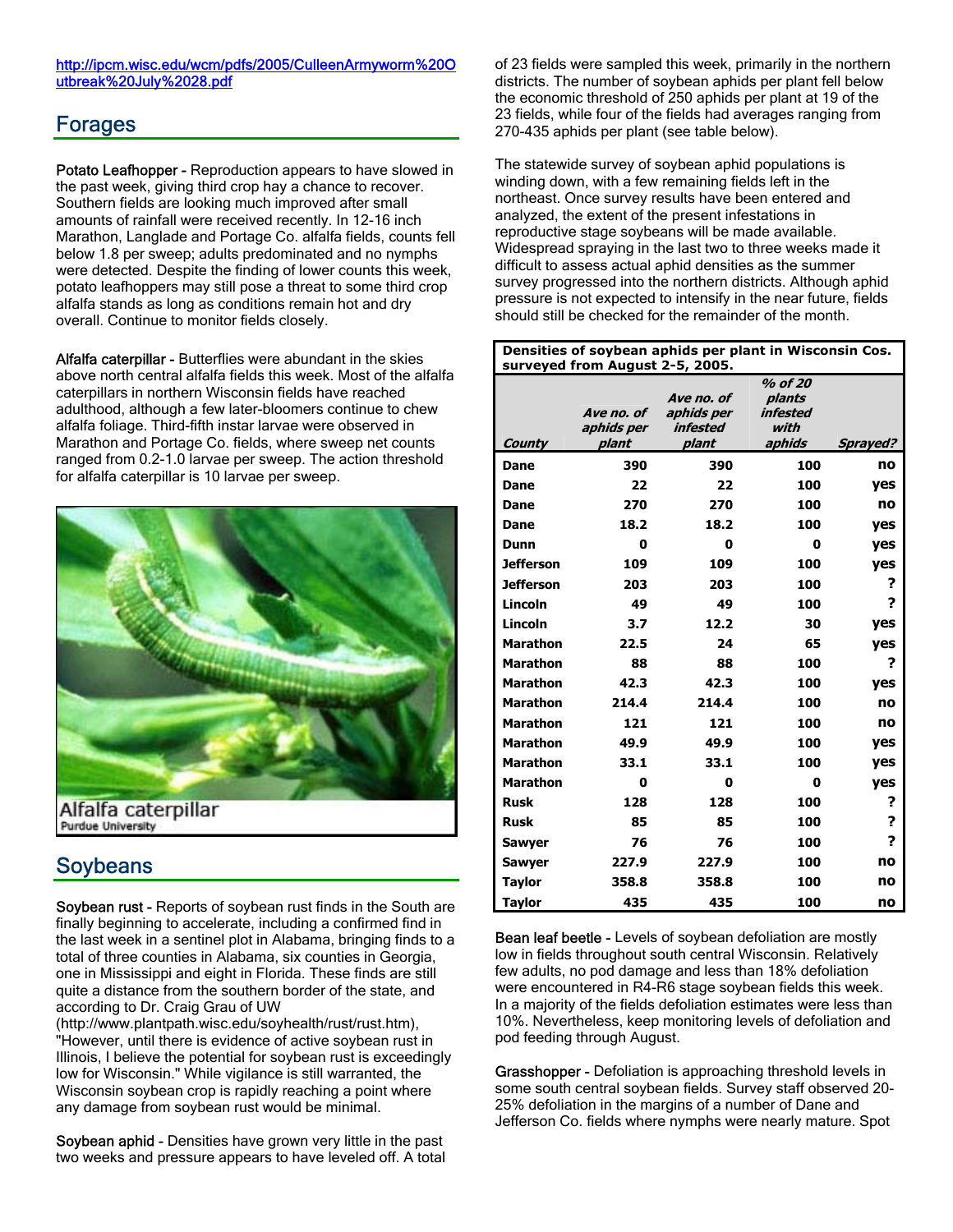treatment may become necessary in fields with levels of defoliation exceeding 30%.



## Vegetables

Corn earworm - Both pheromone and black light trapping indicate that the bulk of moths has still not reached



Wisconsin. Karen Delahaut, UW Fresh Market Vegetable Coordinator, was informed that as of last Friday, July 29, moths have migrated as far north as U.S. I-80 in Illinois. Large numbers of moths will most likely arrive in southern Wisconsin in the coming week. Sweet corn growers should make preparations to begin spraying for corn earworm.

| <b>Corn Earworm Pheromone Trapping</b><br><b>Results</b> |              |                   |  |  |  |  |
|----------------------------------------------------------|--------------|-------------------|--|--|--|--|
|                                                          |              |                   |  |  |  |  |
| Site                                                     | <b>Dates</b> | <b>Number CEW</b> |  |  |  |  |
| <b>Janesville</b>                                        | $7/28 - 8/4$ | 4                 |  |  |  |  |
| <b>Stoughton</b>                                         | $7/28 - 8/4$ | 6 per trap        |  |  |  |  |
| <b>Mazomanie</b>                                         | $7/28 - 8/3$ | O                 |  |  |  |  |
| <b>Madison</b>                                           | $7/28 - 8/3$ | 0                 |  |  |  |  |
| <b>Coon Valley</b>                                       | $7/38 - 8/4$ | 4                 |  |  |  |  |
| <b>Sturtevant</b>                                        | $7/28 - 8/4$ | 7                 |  |  |  |  |

Cabbage looper - Cabbage plantings in the heading stage in Ozaukee and Racine Cos. appeared free from larvae this week, most likely due to successful treatment. Another possibility is that loopers are in a different and lessdetectable life stage (pupa, adult, or egg) in this part of the state. Pheromone trapping can confirm if adult activity has picked up. Approximately one week after an increase in the number of adult moths caught, begin to scout for eggs and tiny larvae. Heading cabbage in the southeast looked healthy; however, seedling cabbage has been unable to withstand the dry conditions.



Cabbage seedlings R. Klein-Koth, WI DATCP

| <b>Cabbage Looper Trapping Results</b> |               |                  |  |  |  |  |
|----------------------------------------|---------------|------------------|--|--|--|--|
|                                        |               |                  |  |  |  |  |
| <b>Site</b>                            | <b>Dates</b>  | <b>Number CL</b> |  |  |  |  |
| Lancaster                              | $7/27 - 8/4$  |                  |  |  |  |  |
| Cedarburg                              | $7/28 - 8/4$  | O                |  |  |  |  |
| <b>Viroqua</b>                         | $7/28 - 8/4$  | 4                |  |  |  |  |
|                                        | $7/21 - 7/28$ | 1                |  |  |  |  |
| <b>Madison</b>                         | $7/28 - 8/4$  | O                |  |  |  |  |
| <b>Arlington</b>                       | $7/28 - 8/4$  |                  |  |  |  |  |

European corn borer - Growers of sweet corn, snap bean, pepper and potato should scout now for eggs and tiny larvae. As demonstrated by the variable black light catch numbers, corn borer infestations will vary from place to place, but the high numbers in some locations over the past few weeks indicate that second generation adults are actively mating and laying eggs around the state.

## Fruit

Apple maggot - A steady current of apple maggot emergence continues at trapping sites statewide. Our Racine Co. cooperator reported an unusually high red ball trap catch of 28 apple maggot flies this week on an unbaited red ball trap placed in a wild apple tree. Counts were also very high at the Gays Mills trapping site. Recent light rainfall undoubtedly had a favorable effect on maggot emergence, which shows no signs of slowing down. Continue to monitor trap catches regularly. An insecticide application for apple maggots should target flies before females have the opportunity to deposit eggs, and is warranted when five apple maggot flies are trapped per baited red ball.

Codling moth - For the third consecutive week abovethreshold counts were documented at several trapping sites, including Dodgeville, Gays Mills, Rochester, Raymond, New Berlin and Plymouth. Trap counts ranged from 0-20 moths this week, with the highest captures reported from Dodgeville in Iowa Co. Apple growers should consider applying an insecticide five or more codling moths are captured in seven days.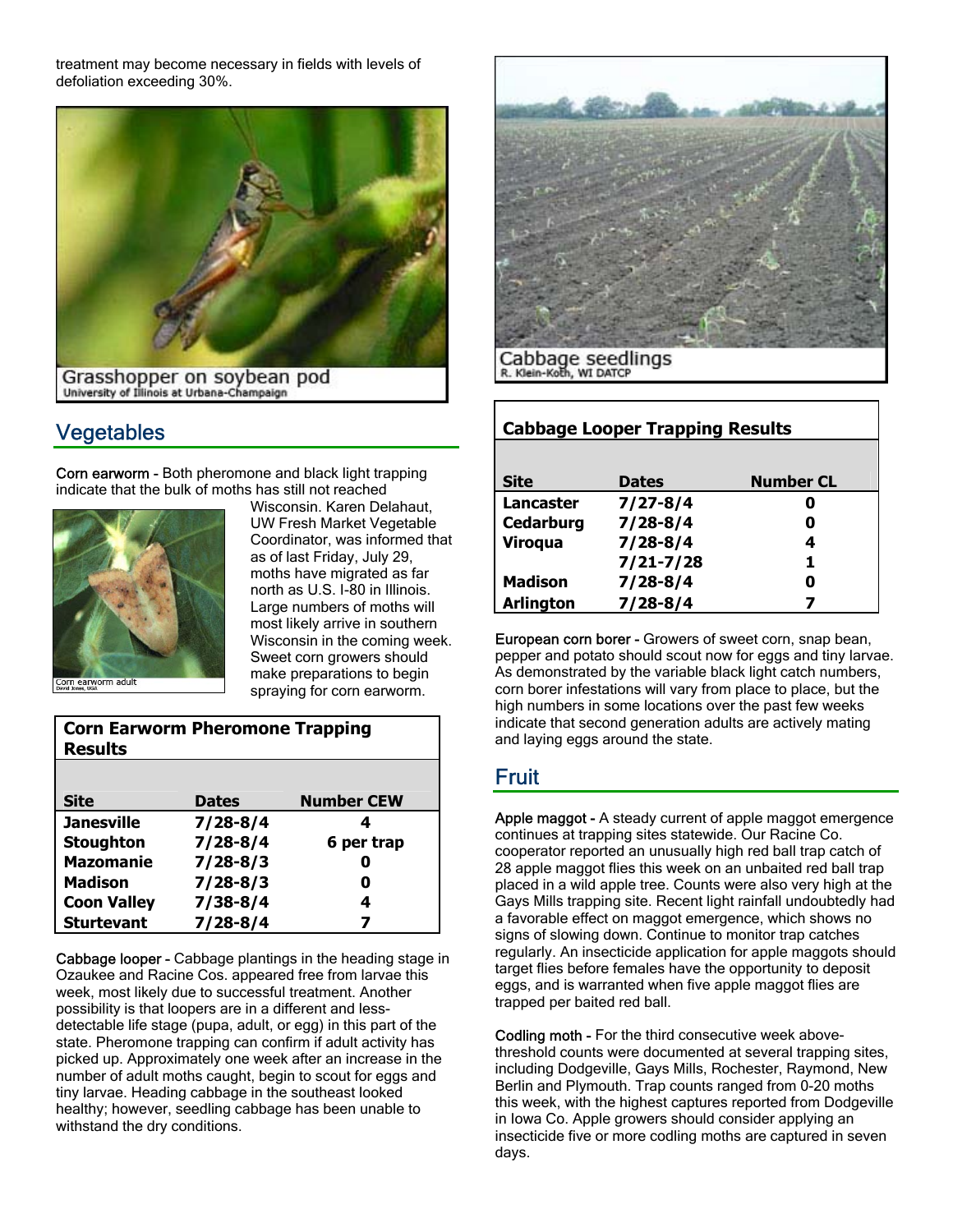## Forest and Landscape

Red-headed flea beetle - This tiny insect was doing light to moderate amounts of damage to various shrubs at nurseries in Brown and Green Lake Cos. This insect can be a problem when corn is grown in close proximity to nursery stock, as the larvae develop on the roots of corn.

Introduced pine sawfly - Light amounts of damage were just starting to be evident on white pine at a nursery in St. Croix Co.

Raspberry cane borer - 'Theresa Bugnet' roses at a nursery in Price Co. had moderate amounts of damage from this longhorned beetle. It lays its eggs in the cane 6 to 8 inches below the cane tip. The larvae then bore down the cane to the base of the plant where they pupate. As the borer starts feeding, the tips begin to droop and the leaves wilt. Prune well below the area where the wilting is occurring.

Viburnum shoot tip borer - Moderate amounts of damage were observed on nannyberry at a nursery in Jefferson Co. Light damage was observed on highbush cranberry at the same nursery. The larva overwinters inside the stem of the plant and pupates next spring. The adult is a slender, orange-banded, black sawfly about 3/8 in. long. The adults are actively laying eggs in May and June.

Leafhoppers - Moderate to heavy amounts of damage were observed on various shrubs and trees at nurseries in Green Lake and Jefferson Cos. Some of the hardest hit are amur maple, red maple and Siberian pea shrub.

Zimmerman pine moth - Scotch pine at a nursery in Sauk Co. had moderate amounts of injury from this insect.

Yellownecked caterpillar - Larvae are still small, but damage is starting to become noticeable at a nursery in Jefferson Co. Rust - Light to moderate amounts of rust were observed on Jack-in-the-pulpit at native plant nursery in Sauk Co. Since this rust is systemic, destroying the plants is the only effective way to control its spread.

Cedar-quince rust - This rust was found in light amounts on thornless cockspur hawthorn at a nursery in Green Lake Co., while a heavy infestation was found on the same variety in a Jefferson Co. nursery.

White pine blister rust - Light to moderate amounts of this disease were found on white pine at nurseries in Sauk and St. Croix Cos.

Spruce needle drop - This malady was found at nurseries in Brown, Green Lake and Jefferson Cos. in moderate amounts on Black Hills, Colorado, Norway and white spruce.

Downy mildew - Highbush cranberry were showing the fluffy white signs of this fungus at a nursery in Jefferson Co. Downy mildew sporulates on the underside of the leaf, as opposed to powdery mildew, which generally sporulates on the upper side of the leaf.

Guignardia leaf blotch - Red horsechestnut were seeing heavy damage from this fungus at a nursery in Jefferson Co.

Forest pest news from the DNR - Throughout the west central region of the state, defoliation attributed to the fall webworm is occurring with in tents covering branches of various hardwood trees. Jack Pine Budworm is also having an impact in the central counties where light to heavy defoliation has been observed in 20-30 year old red pine plantations in Adams, Eau Claire, and Juneau Cos., a highly unusual occurrence. Some tree mortality has been associated with budworm defoliation in both the overstory Jack pine as well as in understory Jack, red and white pines. Also in the west central district ugly nest caterpillars have been found defoliating wild cherry tree and various shrubs. The oak webworm was determined to be responsible for the defoliation of sapling-sized oaks, while Kermes Scale has been found on sapling-sized red oaks causing some twig dieback in Eau Claire Co. Another serious pest of oaks, is also being observed. Trees infected with the oak wilt fungus are showing obvious crown symptoms. Lastly, DNR staff have received several questions concerning DED, evidently the severity of this fungal disease is higher this year in the west central region. Reports also indicate that Post Oak locusts are defoliated oaks in Eau Claire and Jackson Counties.--Todd Lanigan, DNR

# Gypsy Moth

Gypsy moth program - As of August 3, trappers have checked 16,119 (47%) of the total number of traps set (34,277). Trappers have caught 60,755 male gypsy moths. Counties with the highest counts are: Adams - 2,464, Brown - 4,801, Calumet - 1,117, Columbia - 1,795, Dane - 1,197, Door 7,785, Juneau - 1,745, Kewaunee - 2,840, Manitowoc - 1,831, Marathon - 5,876, Marinette - 8,575, Oconto - 4,377, Portage 2,769, Walworth - 1,638, Waukesha - 2,158, and Waupaca - 3,314. Trap check will continue for another 1-2 weeks.



Dates for the start of trap takedown will be determined from field reports and a computer model. Tentative start dates are the week of August 15 in southern Wisconsin and 1-2 weeks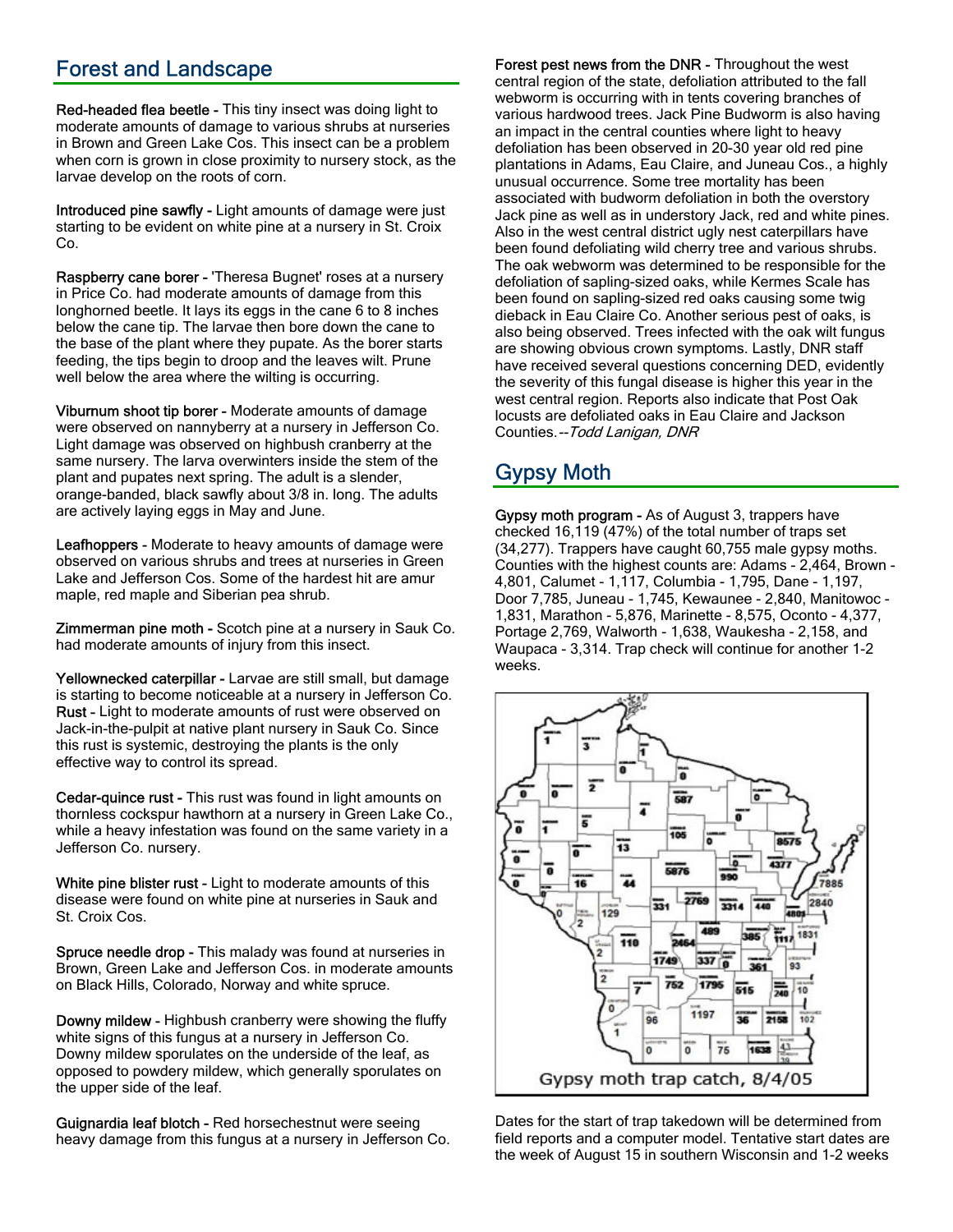later in northern Wisconsin. Trappers will do more spot checking to see if they are catching any more moths before we take down traps. If you have any questions about the Gypsy Moth Program, please call our hotline at 1-800-642- MOTH or visit our website at:

http://www.datcp.state.wi.us/arm/environment/insects/gypsymoth/index.jsp

## Program Information

#### Know the Rules about Hay Bailing and Use of Propionic Acid

Whether you get your product information from trade magazines, advertisements at the point of sale, or from a manufacturer's website, if a product is distributed with claims that it can control a pest, it is a pesticide; and, all State and Federal regulations apply to it's sale and use.

For most products, this is straightforward. But, with propionic acid, which is marketed for multiple uses, hay balers must take special care to use the EPA-registered product that is registered and labeled for that purpose. This is important to you because products labeled as pesticides must be accurately labeled; other products may have claims that they cannot back up.

In addition to use on hay, certain propionic acid products are food and feed additives that are not registered or labeled for use as a pesticide. Marketing of a food and feed-grade propionic acid for use in hay baling is illegal unless the product is also registered by EPA as a pesticide.

Customer balers, dealerships and wholesalers should ensure that the product they intend to work with is EPA-registered, before they accept delivery.

Dealers, distributors and custom balers that store bulk quantities (containers that can hold more than 55 gallons) of propionic acid must follow bulk storage and mixing/loading requirements of ATCP 33, Wis. Adm. Code. The primary requirements of the rules are that bulk pesticide containers must be stored within a secondary containment structure and that any transfer of bulk pesticide between storage containers must be performed over a mixing and loading pad containment surface.

Repackaging propionic acid pesticide products from bulk containers can only be done under a bulk repackaging agreement with the product registrant. Persons that repackage pesticides must be registered as an EPA pesticide-producing establishment. For information on how to obtain a producer establishment registration, contact Gayle Muffit, EPA Region V in Chicago at (312) 886-6008.

#### For information on what your customers need to know, see the DATCP Frequently Asked Questions on the web at http://www.datcp.state.wi.us/; search "propionic acid".

# UW Plant Disease Diagnostics Lab

| <b>CROP</b>                            | <b>DISEASE/DISORDER</b>                  | <b>PATHOGEN</b>                                                                | COUNTY                    |
|----------------------------------------|------------------------------------------|--------------------------------------------------------------------------------|---------------------------|
| FIELD                                  |                                          |                                                                                |                           |
| Soybean                                | Brown Spot                               | Septoria glycines                                                              | Barron, Jefferson         |
|                                        | Downy Mildew                             | Peronospora manshurica                                                         | Dane, Jefferson           |
| <b>VEGETABLE</b>                       |                                          |                                                                                |                           |
| Banana Pepper                          | Blossom End Rot/Calcium Physiological    |                                                                                | Adams                     |
| Tomato                                 | Herbicide Injury                         | Chemical                                                                       | Lincoln                   |
| <b>EVERGREEN</b>                       |                                          |                                                                                |                           |
| Austrian Pine                          | Sphaeropsis Tip Blight                   | Sphaeropsis sapinea                                                            | Unknown                   |
| Spruce (Including Black                | Phomopsis Tip Blight                     | Phomopsis sp.                                                                  | Dane                      |
| Hills, Colorado Blue)                  | Rhizosphaera Needle Cast                 | Rhizosphaera kalkhoffii                                                        | Dane, Rusk                |
|                                        | Spruce Needle Drop                       | Setomelanomma holmii                                                           | Dane                      |
|                                        | Drought Stress                           | Physiological                                                                  | Dane                      |
|                                        | Chlorosis                                | Nutritional Disorder                                                           | Dane                      |
| Pine (Including Jack,                  | Gall Rust                                | Pathogen not sponulating                                                       | Rusk                      |
| White)                                 | Water Stress                             | Physiological                                                                  | Sheboygan                 |
| <b>HERBACEOUS</b><br><b>ORNAMENTAL</b> |                                          |                                                                                |                           |
| Arabidopsis                            | High Soluable Salt                       | Physiological/Chemical                                                         | Dane                      |
| Echinacea                              | Anthracnose                              | Collectotrichum                                                                | Unknown                   |
|                                        |                                          | gloeosporoides                                                                 |                           |
| Hosta                                  | Bacterial Sot Rot                        | Erwinia carotovora                                                             | Brown                     |
|                                        | Root Rot                                 | Pythium sp.                                                                    | Racine                    |
| Lily                                   | Anthracnose                              | Collectotricum sp.                                                             | Dane                      |
|                                        | Stem/Bulb Rot                            | Pythium sp.                                                                    | Dane                      |
| Sunflower                              | Setporia Leaf Spot                       | Septoria sp.                                                                   | Rock                      |
|                                        | Herbicide Injury                         | Chemical                                                                       | Rock                      |
| WOODY                                  |                                          |                                                                                |                           |
| <b>ORNAMENTAL</b>                      |                                          |                                                                                |                           |
| Aronia                                 | Chemical Injury                          | Chemical                                                                       | Rock                      |
| Ash (Including Green)                  | Anthracnose                              | Gloeosporium sp.                                                               | Dane                      |
|                                        | Drought Stress                           | Physiological                                                                  | Portage                   |
| Cotoneaster                            | Root/Crown Rot                           | Phytophthora sp.                                                               | Waukesha                  |
| Crabapple                              | Scab                                     | Venturia inaequalis                                                            | Rock                      |
| Elm (Including English)                | Dutch Elm Disease                        | Ophiostoma ulmi                                                                | Milwaukee, St. Croix      |
| Euonymous                              | Root Rot                                 | Pythium sp.                                                                    | Dane                      |
| Fothergilla                            | Root Rot                                 | Pythium sp.                                                                    | Rock                      |
| Hazelnut                               | <b>Heat Stress</b>                       | Physiological                                                                  | Dane                      |
| Lilac                                  | Sphaeropsis Canker                       | Sphaeropsis sp.                                                                | Green                     |
|                                        | Herbicide Injury                         | Chemical                                                                       | Rock                      |
| Maple (Including Sugar)                | Cytospora Canker                         | Cytospora sp.                                                                  | Dane                      |
|                                        | Drought Stress                           | Physiological                                                                  | Dane                      |
| Oak (Including Black,                  | Anthracnose                              | Gloeosporium sp.                                                               | Rusk                      |
| Pin, Red, White)                       | Oak Wilt                                 | Ceratocystis fagacearum                                                        | Dane, Grant, Washington,  |
|                                        |                                          |                                                                                | Waukesha                  |
|                                        | Phomopsis Canker                         | Phomopsis sp.                                                                  | Jefferson                 |
|                                        | Tubakia Leaf Spot                        | Tubakia sp.                                                                    | Rusk                      |
|                                        | Herbicide Injury                         | Chemical                                                                       | Rusk                      |
|                                        | Sunscald                                 | Physiological                                                                  | Jefferson                 |
| Snowberry                              | Powdery Mildew                           | Oldium sp.                                                                     | Rock                      |
| Spirea                                 | Root Rot                                 | Pythium sp., Fusarium sp.                                                      | Rock                      |
| Willow (Including                      | Black Canker                             | Collectotricum sp.                                                             | Wood                      |
| Weeping)                               | Cytospora Canker                         | Cytospora sp.                                                                  | Jefferson                 |
|                                        | website at: www.plantpath.wisc.edu/pddc. | For additional information on plant diseases and their control, visit the PDDC | Diagnoses since 7/27/2005 |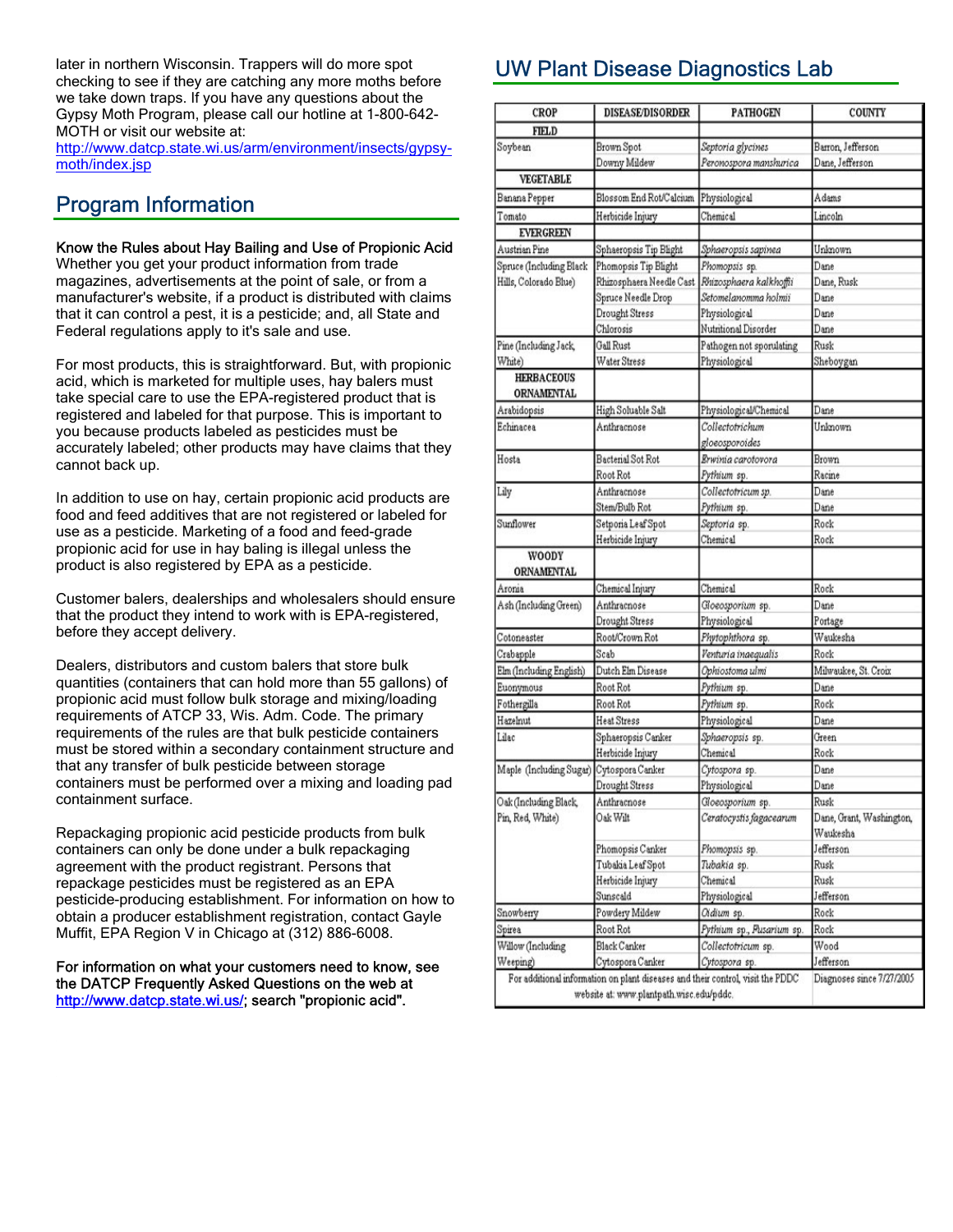# Black Light Trapping Results

| <b>Trap Site</b>      | <b>Date</b>  | <b>ECB</b>     | <b>TA</b>    | <b>FA</b>   | <b>BCW</b>              | <b>DCW</b>  | <b>SCW</b>   | <b>VCW</b>   | <b>WBCW</b>             | CabL | <b>CelL</b>             | <b>CEW</b>   |
|-----------------------|--------------|----------------|--------------|-------------|-------------------------|-------------|--------------|--------------|-------------------------|------|-------------------------|--------------|
| Southwest             |              |                |              |             |                         |             |              |              |                         |      |                         |              |
| Lancaster             | 7/27-8/4     | $\overline{7}$ | $\mathbf{3}$ |             | $\boldsymbol{9}$        | $\pmb{0}$   | 5            | $\pmb{0}$    | 62                      | 0    | $\mathbf{1}$            | $\mathbf{1}$ |
| <b>South Central</b>  |              |                |              |             |                         |             |              |              |                         |      |                         |              |
| Arlington*            |              |                |              |             |                         |             |              |              |                         |      |                         |              |
| <b>West Arlington</b> | $7/29 - 8/5$ | 224            | 4            | 1           | 6                       | 4           |              |              | 9                       |      | $\overline{\mathbf{2}}$ |              |
| <b>Mazomanie</b>      | $7/28 - 8/3$ | 20             | $\mathbf{1}$ | $\mathbf 0$ | $\mathbf 0$             | 11          | $\mathbf{2}$ | 5            | 0                       | 0    | $\mathbf{0}$            | $\mathbf{2}$ |
| <b>West Madison</b>   | $7/27 - 8/4$ | 89             | 3            |             | $\overline{\mathbf{2}}$ | $\mathbf 0$ | 1            | $\mathbf 0$  | 62                      | 0    | 1                       | $\mathbf 1$  |
| <b>Stoughton</b>      | $7/27 - 8/3$ | 93             |              |             |                         |             |              |              |                         |      |                         |              |
| <b>Southeast</b>      |              |                |              |             |                         |             |              |              |                         |      |                         |              |
| <b>Janesville</b>     | $7/29 - 8/4$ | 54             | 40           |             | 12                      |             | $\mathbf 0$  | $\mathbf{1}$ | $\overline{\mathbf{2}}$ |      | 11                      | $\mathbf 0$  |
| <b>West Central</b>   |              |                |              |             |                         |             |              |              |                         |      |                         |              |
| Sparta                | $7/27 - 8/3$ | 6              | 3            |             | 3                       |             | 9            |              |                         |      | $\overline{\mathbf{2}}$ |              |
| <b>Chippewa Falls</b> | $7/28 - 8/4$ | 38             |              |             |                         |             |              |              |                         |      |                         |              |
| <b>East Central</b>   |              |                |              |             |                         |             |              |              |                         |      |                         |              |
| <b>Manitowoc</b>      | $7/29 - 8/5$ | 14             | $\mathbf{3}$ | 16          | $\mathbf{3}$            | 11          | 27           | 6            | 6                       |      | 5                       |              |
| <b>Central</b>        |              |                |              |             |                         |             |              |              |                         |      |                         |              |
| <b>Hancock</b>        | $7/28 - 8/4$ | $\mathbf 0$    | $\mathbf 0$  | $\mathbf 0$ | $\mathbf 0$             | $\mathbf 0$ | $\mathbf 0$  | $\mathbf 0$  | $\mathbf 0$             | 0    | $\mathbf 0$             | $\mathbf 0$  |
| Marshfield*           |              |                |              |             |                         |             |              |              |                         |      |                         |              |
| <b>Plover</b>         | $7/28 - 8/4$ | 361            |              |             |                         |             |              |              |                         |      |                         |              |
| <b>Plainfield</b>     | $7/28 - 8/4$ | 51             |              |             |                         |             |              |              |                         |      |                         |              |

**ECB- European corn borer, TA- true armyworm, FA- fall armyworm, BCW- black cutworm, DCW- dingy cutworm, SCW- spotted cutworm, VCW- variegated cutworm, WBCW- Western bean cutworm, CabL- cabbage looper, CEW- corn earworm** 

**\*Trap malfunction or trap flooded.** 

**●Blank cells indicate species presence was not determined.**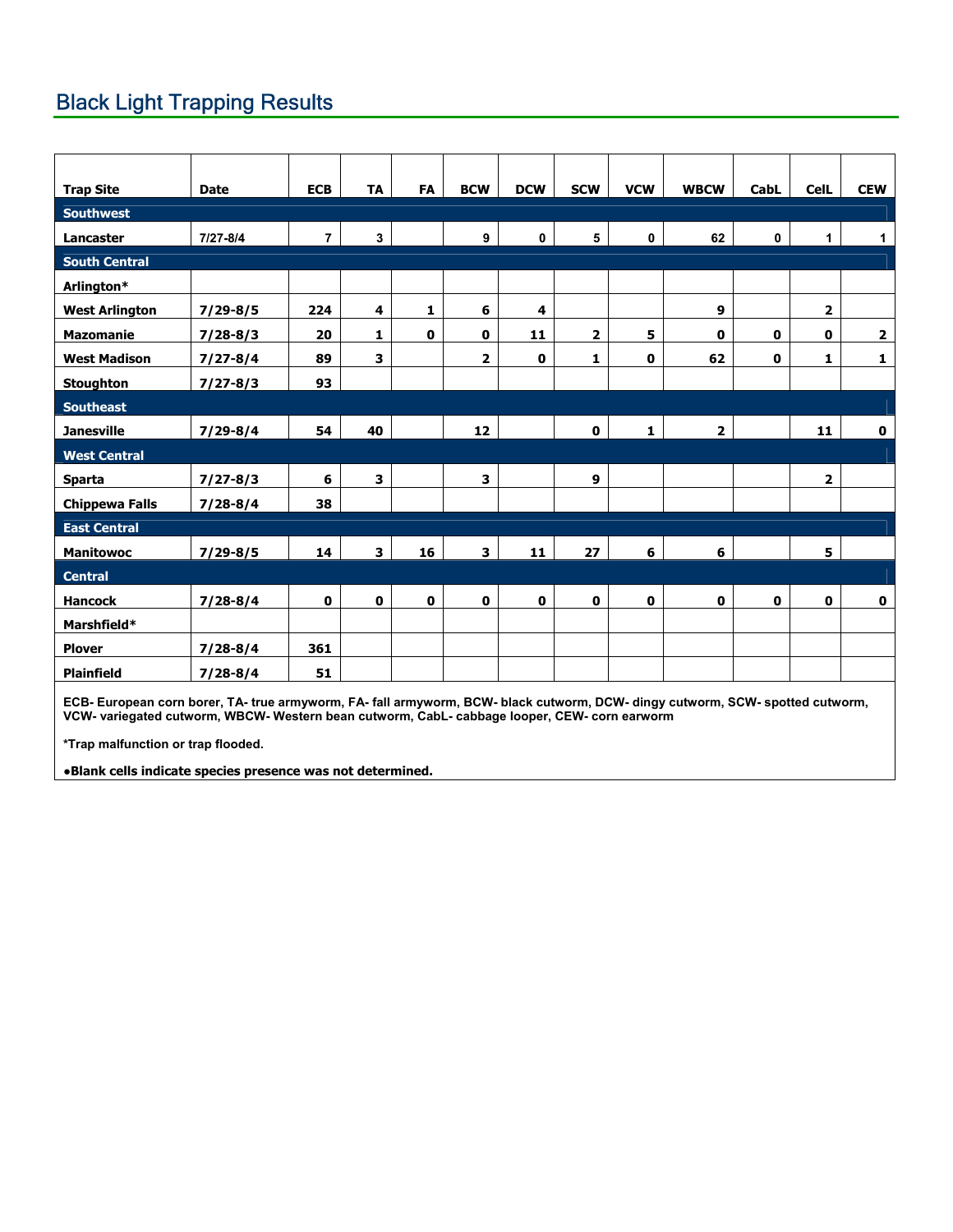# Apple Insect Trapping Results

|                                                     | <b>Date</b>   | <b>STLM</b> | <b>RBLR</b>  | <b>CM</b>    | <b>OBLR</b>    | AM red ball                                                  | <b>AM yellow</b>        |
|-----------------------------------------------------|---------------|-------------|--------------|--------------|----------------|--------------------------------------------------------------|-------------------------|
| <b>Crawford Co.</b>                                 |               |             |              |              |                |                                                              |                         |
| <b>Gays Mills 1</b>                                 | $7/24 - 7/31$ | 40          | 1.5          | 8            |                | *16 (unbaited)                                               | $\overline{\mathbf{3}}$ |
| <b>Richland Co.</b>                                 |               |             |              |              |                |                                                              |                         |
| <b>Hill Point</b>                                   | $7/28 - 8/2$  | 88          | $\mathbf{0}$ | 1            | $\mathbf{0}$   | 0.2                                                          | 0.25                    |
| <b>Iowa Co.</b>                                     |               |             |              |              |                |                                                              |                         |
| <b>Dodgeville</b>                                   | $7/29 - 8/4$  | 12          | 5            | 20           | $\overline{ }$ | 6                                                            |                         |
| Dane Co.                                            |               |             |              |              |                |                                                              |                         |
| <b>West Madison</b>                                 | $7/29 - 8/3$  | 50          | 36           | 3            | $\mathbf 0$    | $\mathbf 0$                                                  | $\mathbf 0$             |
| Dodge Co.                                           |               |             |              |              |                |                                                              |                         |
| <b>Brownsville</b>                                  | $7/30 - 8/4$  | $\mathbf 0$ | 4            | $\mathbf{1}$ | $\mathbf 0$    | $\mathbf 0$                                                  | $\mathbf 0$             |
| <b>Racine Co.</b>                                   |               |             |              |              |                |                                                              |                         |
| Raymond                                             | $7/29 - 8/4$  | 456         | 7            | 9            | $\overline{2}$ | $\mathbf 0$                                                  | $\mathbf 0$             |
| <b>Rochester</b>                                    | $7/29 - 8/4$  | 13          | 9            | 5.6          | $\mathbf{0}$   | $1.3$ (baited)<br>**28 (unbaited trap in wild<br>apple tree) |                         |
| <b>Waukesha Co.</b>                                 |               |             |              |              |                |                                                              |                         |
| <b>New Berlin</b>                                   | $7/29 - 8/4$  | 137         | 1            | 11           | $\overline{2}$ | $\mathbf 0$                                                  | $\mathbf 0$             |
| <b>Ozaukee Co.</b>                                  |               |             |              |              |                |                                                              |                         |
| <b>Mequon</b>                                       | $7/27 - 8/4$  | 150         | $\mathbf 0$  | 2.4          | 0.5            | 0.3 (unbaited) 0 (baited)                                    | $\mathbf 0$             |
|                                                     | $7/19 - 7/26$ | 140         | 5            | 0.8          | $\mathbf{0}$   | 0.3 (unbaited) 0.5 (baited)                                  | $\mathbf{0}$            |
| <b>Pierce Co.</b>                                   |               |             |              |              |                |                                                              |                         |
| <b>Beldenville</b>                                  | $7/29 - 8/4$  | 600         | 21           | $\mathbf{1}$ | $\mathbf 0$    | $\mathbf{1}$                                                 | $\mathbf 0$             |
|                                                     | $7/21 - 7/28$ | 350         | 15           | $\mathbf{1}$ | $\mathbf{0}$   | $\mathbf{0}$                                                 | $\mathbf 0$             |
| <b>Spring Valley</b>                                | $7/30 - 8/5$  | 150         | 15.5         | 1.5          | $\mathbf{1}$   | 1.25 (unbaited)                                              | $\mathbf{1}$            |
| <b>Marquette Co.</b>                                |               |             |              |              |                |                                                              |                         |
| <b>Montello</b>                                     | $7/28 - 8/2$  | 232         | $\mathbf 0$  | $\mathbf 0$  | $\mathbf 0$    | $\mathbf 0$                                                  | $\mathbf 0$             |
| <b>Brown Co.</b>                                    |               |             |              |              |                |                                                              |                         |
| <b>Oneida</b>                                       | $7/25 - 8/1$  |             | 6            | $\mathbf 0$  |                | 3                                                            | 5                       |
| <b>Sheboygan Co.</b>                                |               |             |              |              |                |                                                              |                         |
| <b>Plymouth</b>                                     | $7/30 - 8/5$  | 173         | 34           | 14           | 9              | $\mathbf{0}$                                                 | $\mathbf 0$             |
| Fond du Lac Co.                                     |               |             |              |              |                |                                                              |                         |
| <b>Malone</b>                                       | $7/28 - 8/4$  | 12          | $\mathbf{1}$ | $\mathbf{1}$ | $\mathbf{1}$   | $\mathbf 0$                                                  | $\mathbf 0$             |
| <b>Marinette Co.</b>                                |               |             |              |              |                |                                                              |                         |
| Wausaukee                                           | $7/30 - 8/5$  | 108         | $\mathbf 0$  | 3            | $\mathbf 0$    | $\mathbf 0$                                                  | $\mathbf 0$             |
|                                                     |               |             |              |              |                |                                                              |                         |
| *Six traps set<br>**Unbaited red ball in wild tree. |               |             |              |              |                |                                                              |                         |